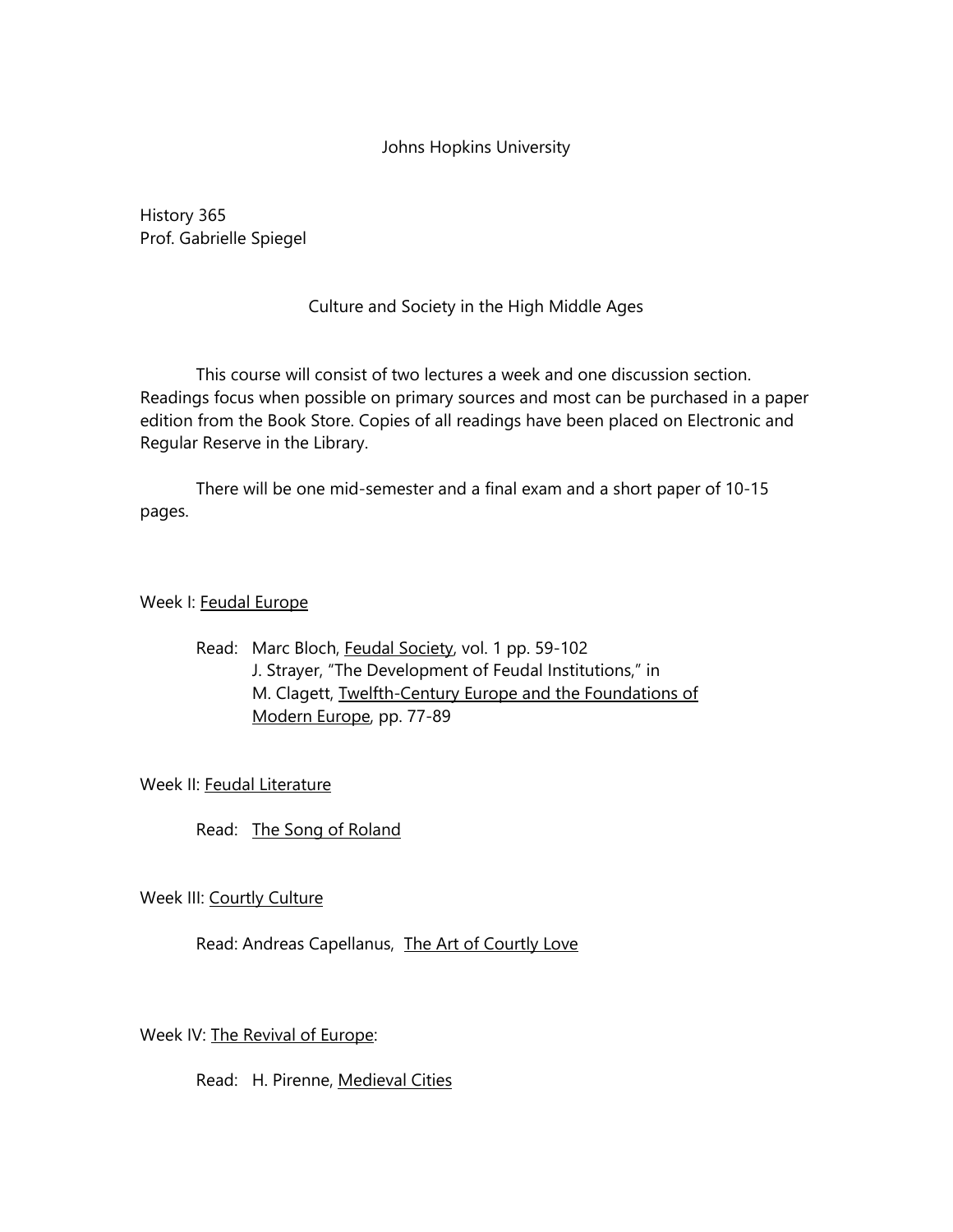Marc Bloch, French Rural Society, pp. 5-20.

### Week V: Ordering of Christian Life

### Read: Colin Morris, The Discovery of the Individual 1050-1300

R.W. Southern, The Making of the Middle Ages, pp. 219-257.

## Week VI: The Renaissance of the Twelfth Century

Read: Saint Anselm, Proslogion (trans Dean)

## Mid-Semester Examination

## Week VII: Medieval Humanism

- Read: R.W. Southern, Medieval Humanism, pp. 20-60
- Try: John of Salisbury, Metalogicon, Prologue, I, p. 1-14; pp. 23-24; II; Prologue, pp. 1-4; III Prologue; IV: p. 42

# Week VIII: The Beginnings of Scholasticism

Read: Abelard, The Story of Abelard's Adversities

### Week IX: The Development of Feudal Monarchies: England

Read: Christopher Brooke, The History of England from Alfred to Henry III ( yes, the whole thing! In two installments)

Week X: England cont.

Continue with Brooke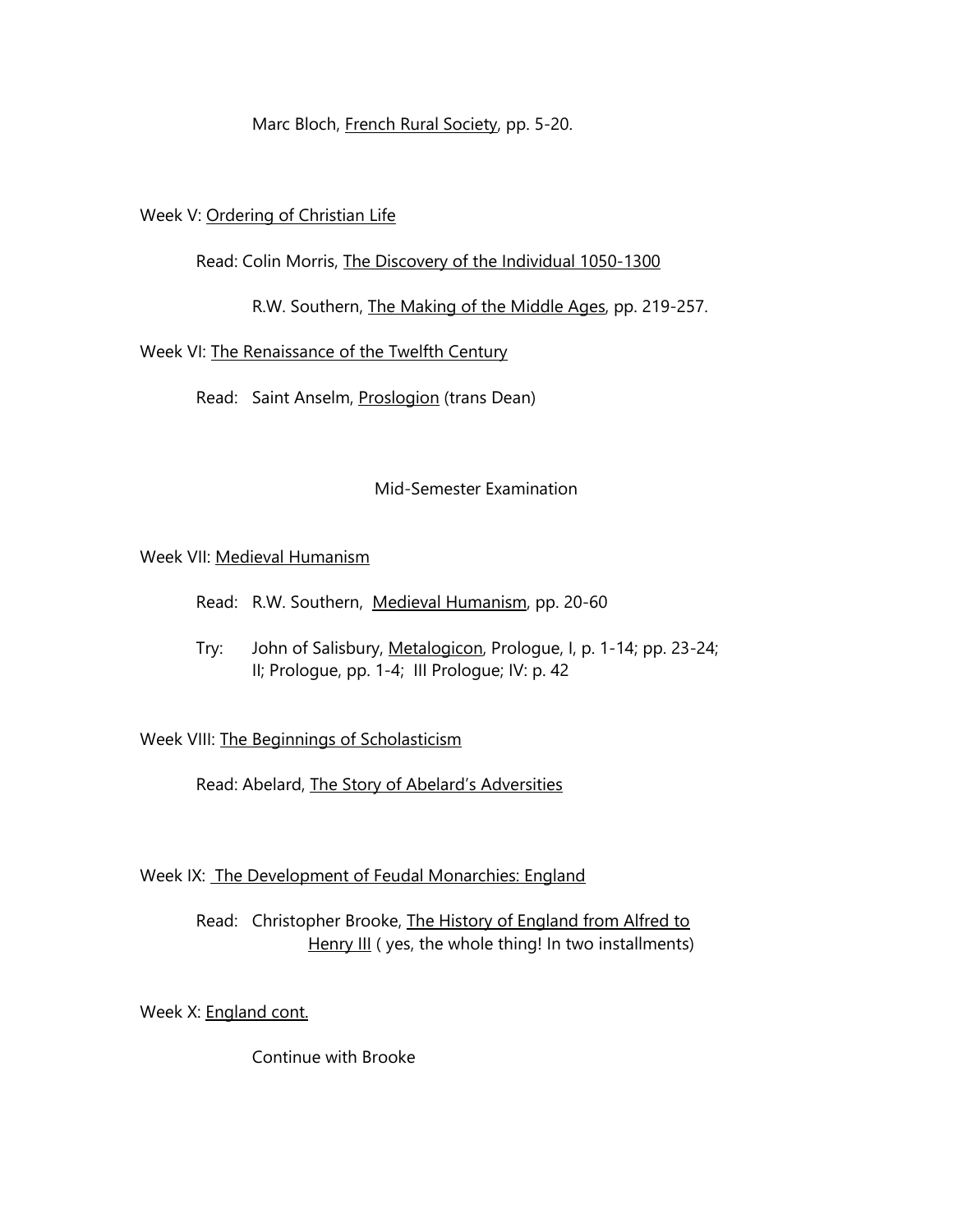#### Week XI: Capetian France

### Read: Elizabeth Hallam, Capetian France 987-1328

All of ch. 1 French society in the early Capetian period pp 1-24

- All of ch. 2 Politics and Society: A Regional View pp. 27-62
- 3.1 Introduction to Early Capetians =
- 4.1 Introduction to "The Revival of Royal Power,"
- 4.4 The Rise of the French Monarchy, 1108-1226

Week XII: France: The High Middle Ages

Continue with Hallam:

- -5.1 Introduction to the Consolidation of Royal Power, 1226-1270.
- -5.5 The Consolidation of Royal Power

-All of Ch. 7 Conclusion

Week XIII; Thirteenth Greatest of Centuries

Read: St. Francis, The Little Flowers

John Baldwin, The Scholastic Culture of the High Middle Ages

# Books to Buy

# The Song of Roland

Andreas Capellanus, The Art of Courtly Love